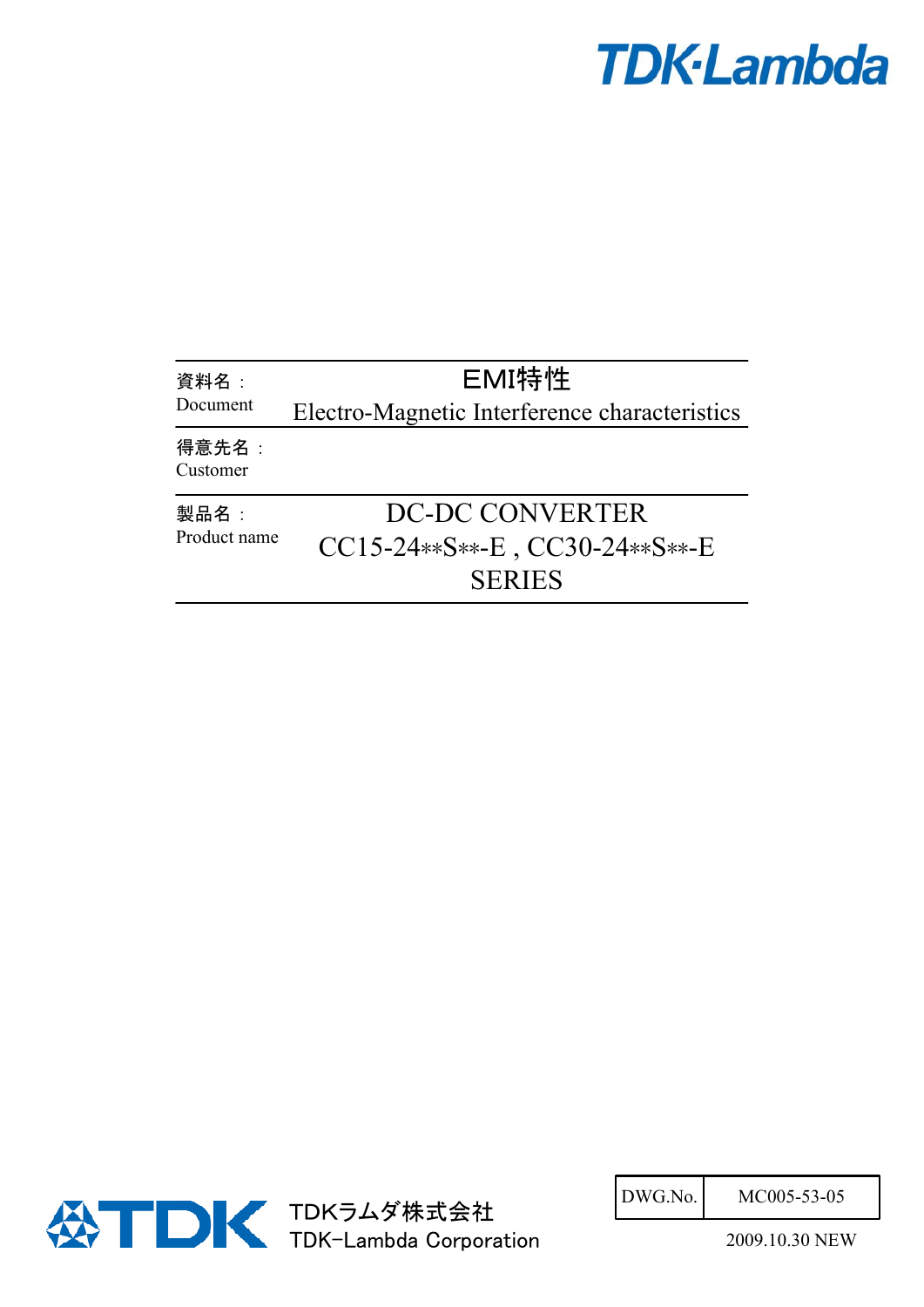## INDEX

PAGE

1.雑音端子電圧(帰還ノイズ)・・・・・・・・・・・・・・・・・・ P2~6 Conducted Emission Noise

## 【試験機種】 Test model

| 出力電力<br>Output Power | 型名<br>Model      | 出力電力<br>Output Power | 型名<br>Model      |
|----------------------|------------------|----------------------|------------------|
| 15W                  | $CC15-2405S**-E$ | 30W                  | $CC30-2405S**-E$ |
|                      | $CC15-2412S**-E$ |                      | $CC30-2412S**-E$ |

2.雑音電界強度(輻射ノイズ)・・・・・・・・・・・・・・・・・・ P7~11 Radiated Emission

## 【試験機種】 Test model

| 出力電力<br>Output Power | 型名<br>Model      | 出力電力<br>Output Power | 型名<br>Model      |
|----------------------|------------------|----------------------|------------------|
| 15W                  | $CC15-2405S**-E$ | 30W                  | $CC30-2405S**-E$ |
|                      | $CC15-2412S**-E$ |                      | $CC30-2412S**-E$ |

※ 試験結果は代表データでありますが、全ての製品はほぼ同等な特性を示します。 従いまして、以下の結果は実力値とお考え願います。

Test results are typical data. Nevertheless, the following results are considered to be actual capability data because all units have nearly the same characteristics.

|                        | PRODUCT NAME or MODEL.TITLE                           |             |             |  |  |  |  |
|------------------------|-------------------------------------------------------|-------------|-------------|--|--|--|--|
|                        | DC-DC Converter CC15-24**S**-E, CC30-24**S**-E Series |             |             |  |  |  |  |
|                        | NAME OF DRAWING                                       | DRAWING No. | <b>PAGE</b> |  |  |  |  |
| TDK-Lambda CORPORATION | <b>EMI</b> Characteristics                            | MC005-53-05 | 1 / 11      |  |  |  |  |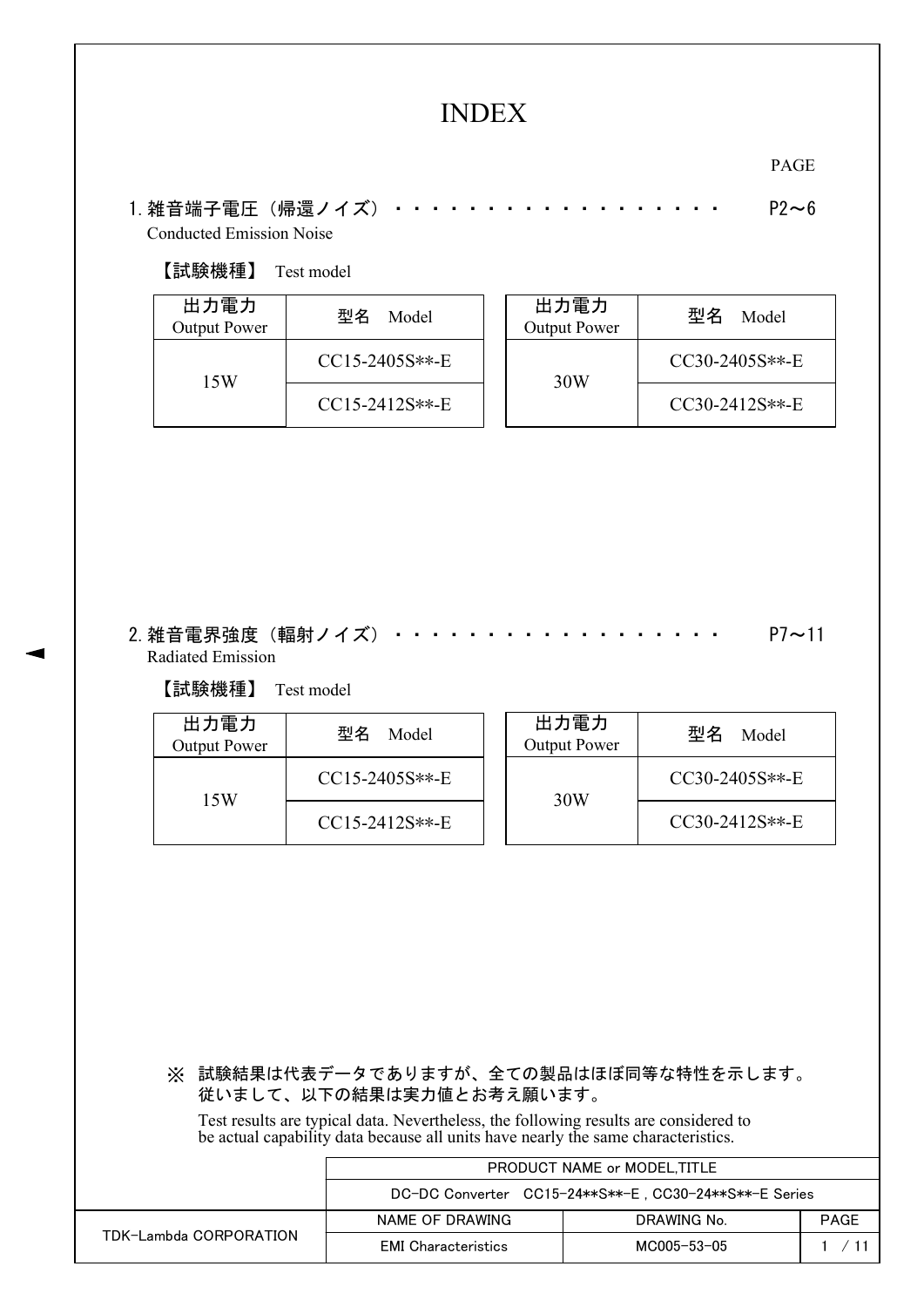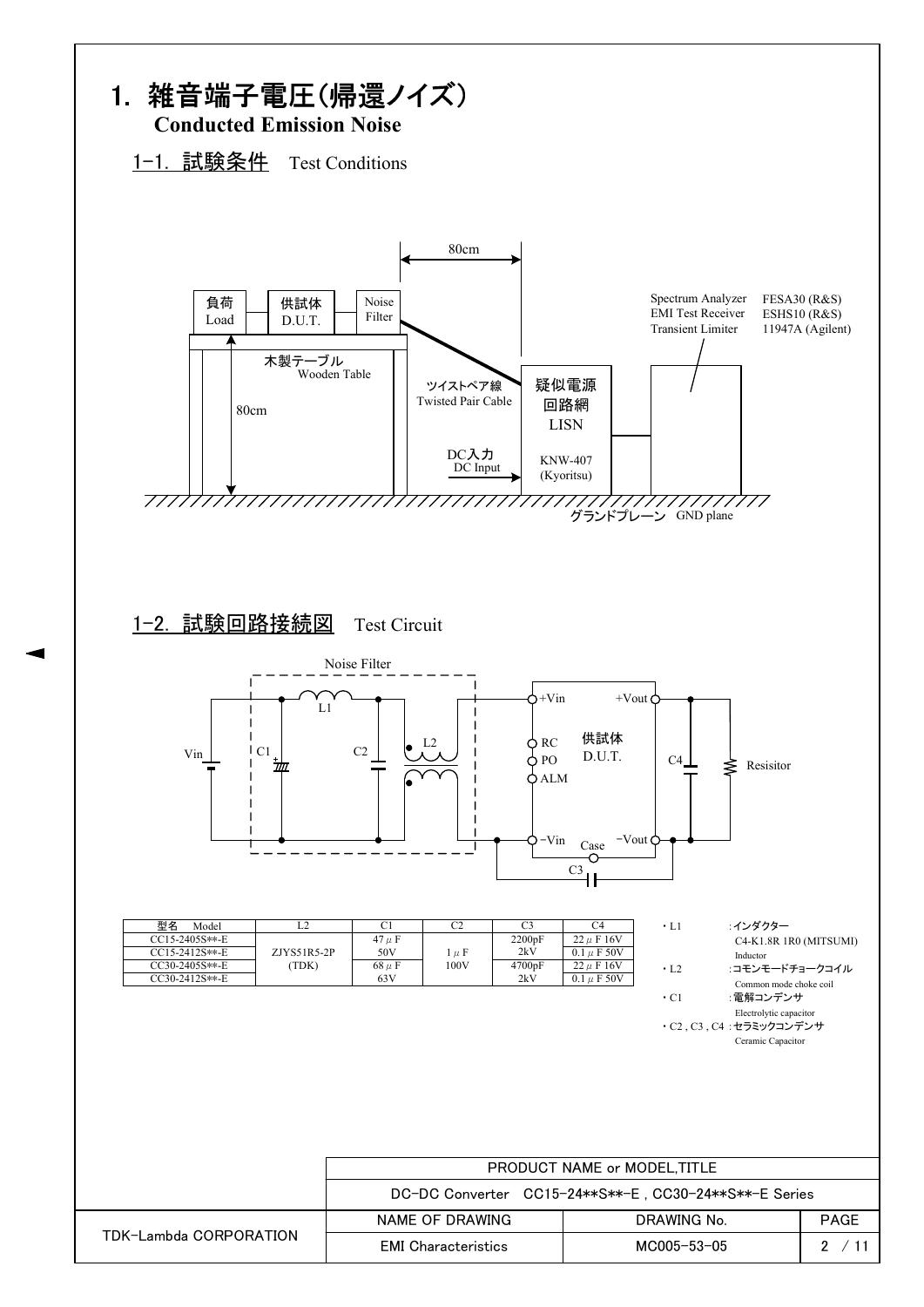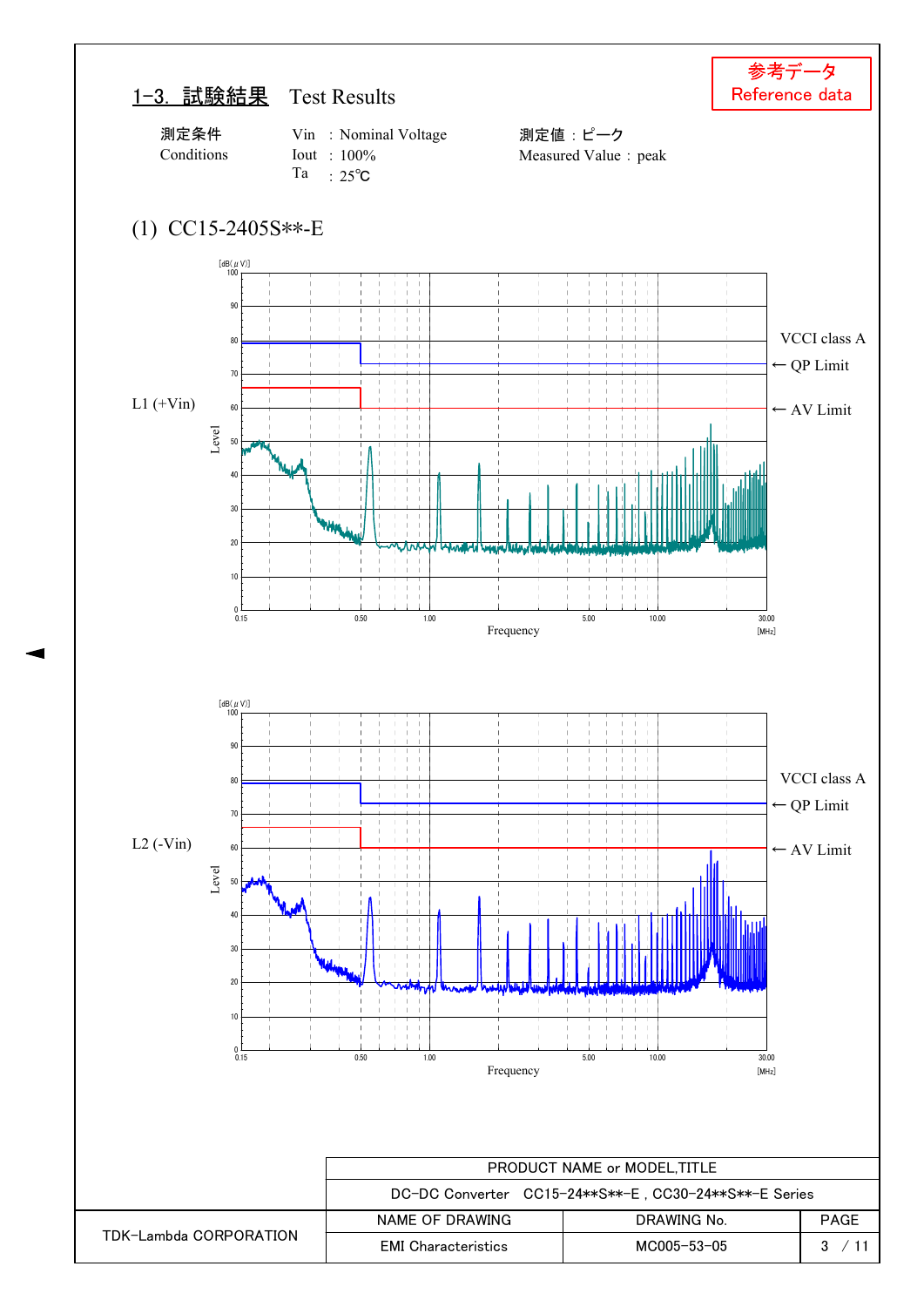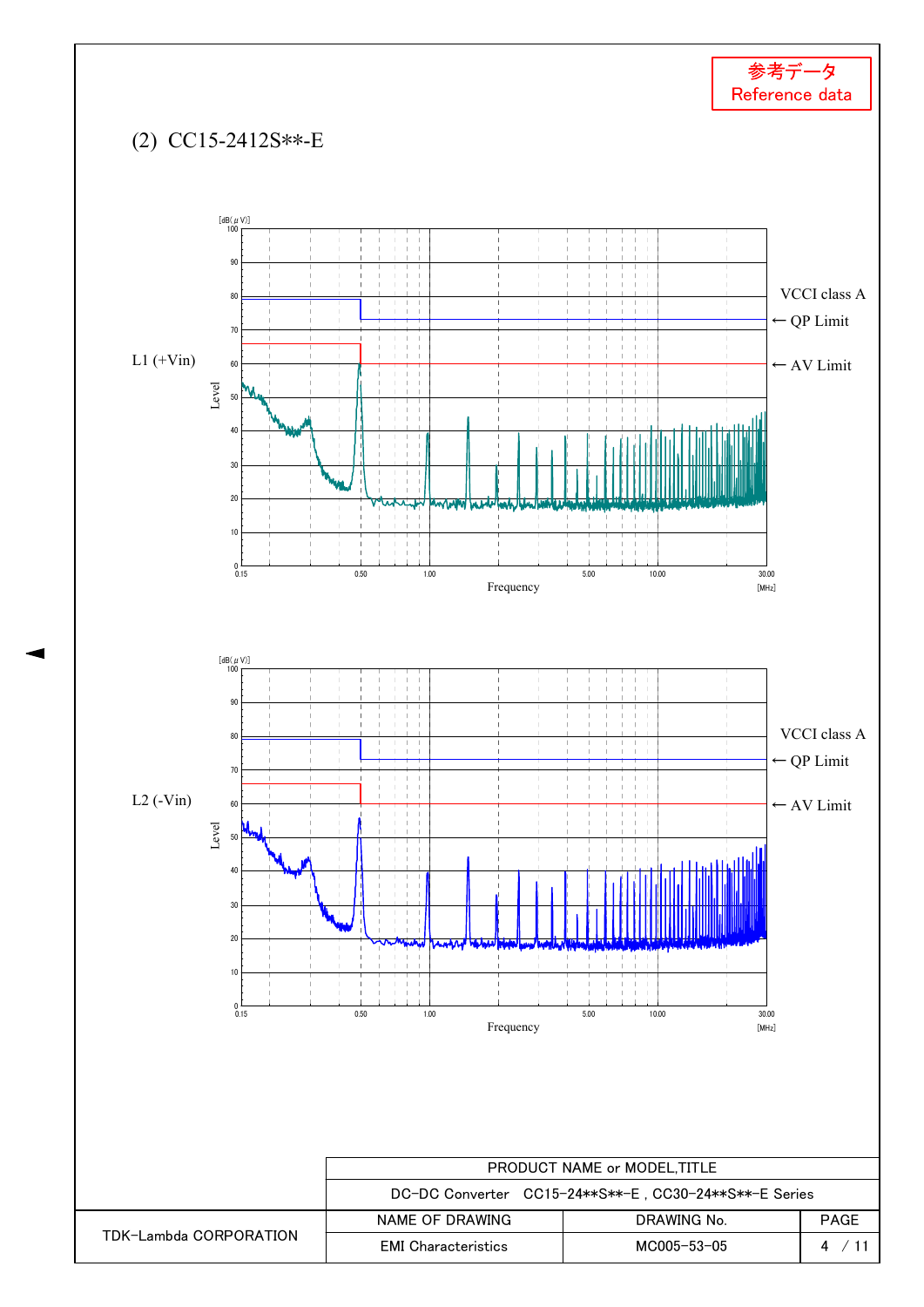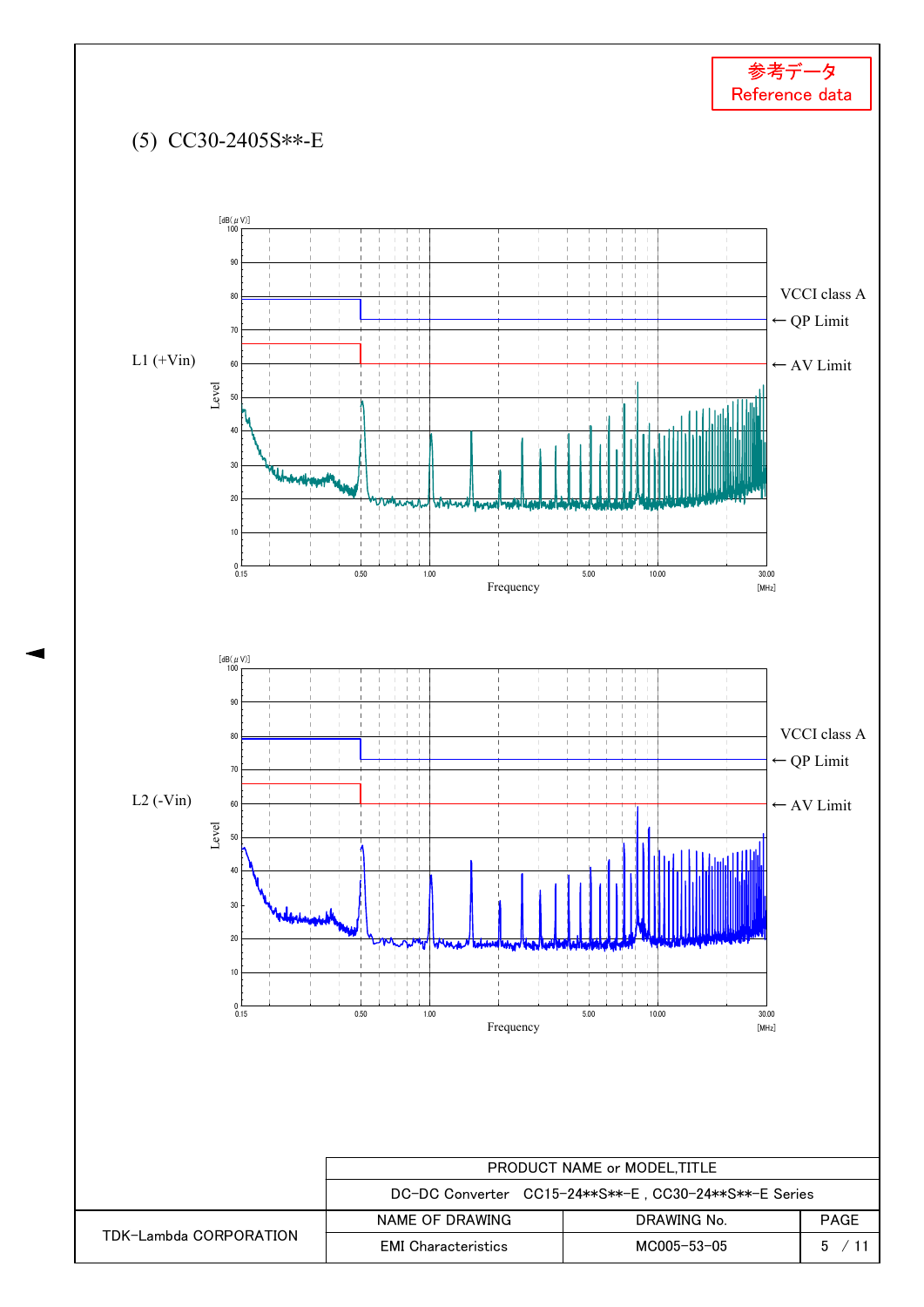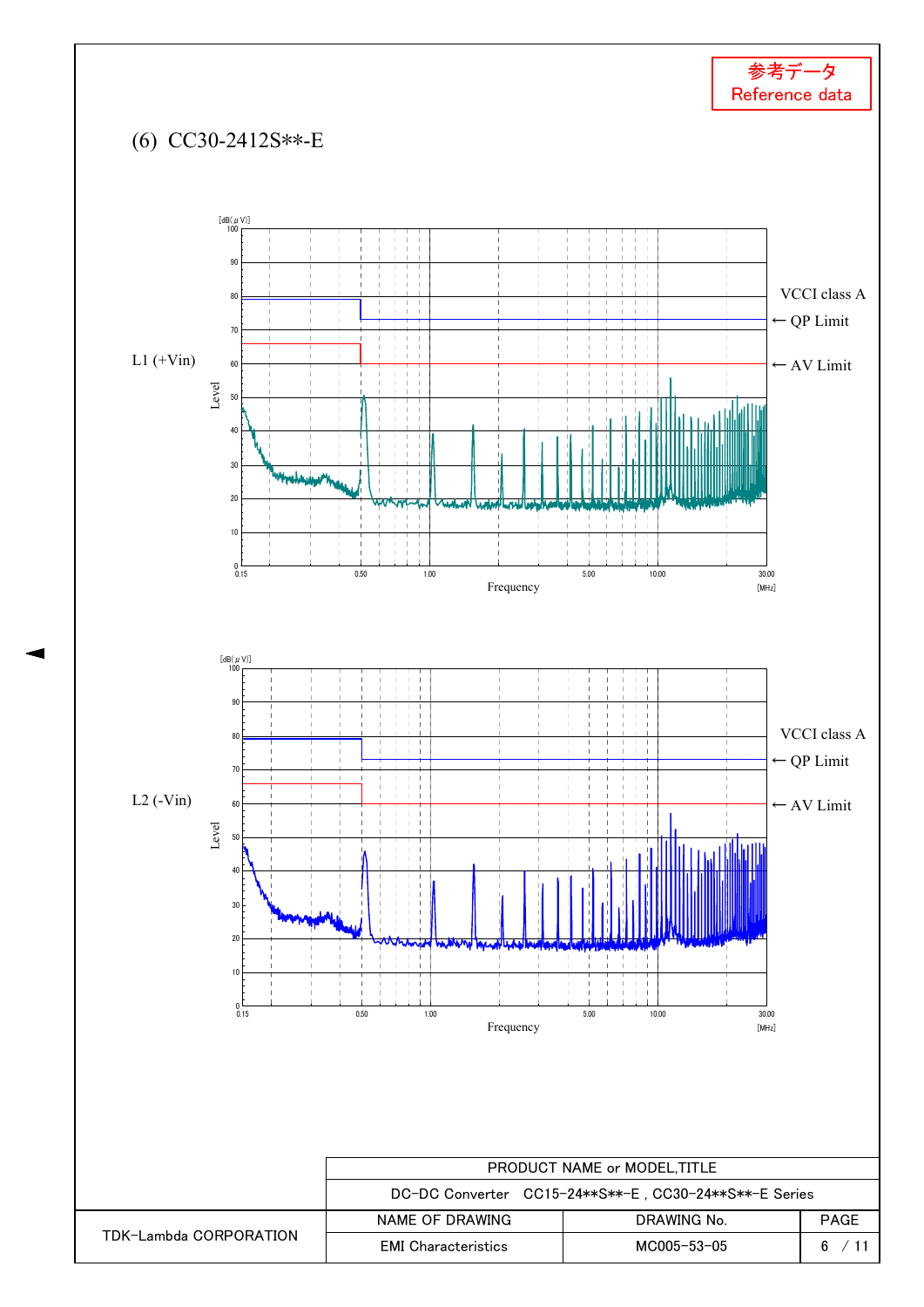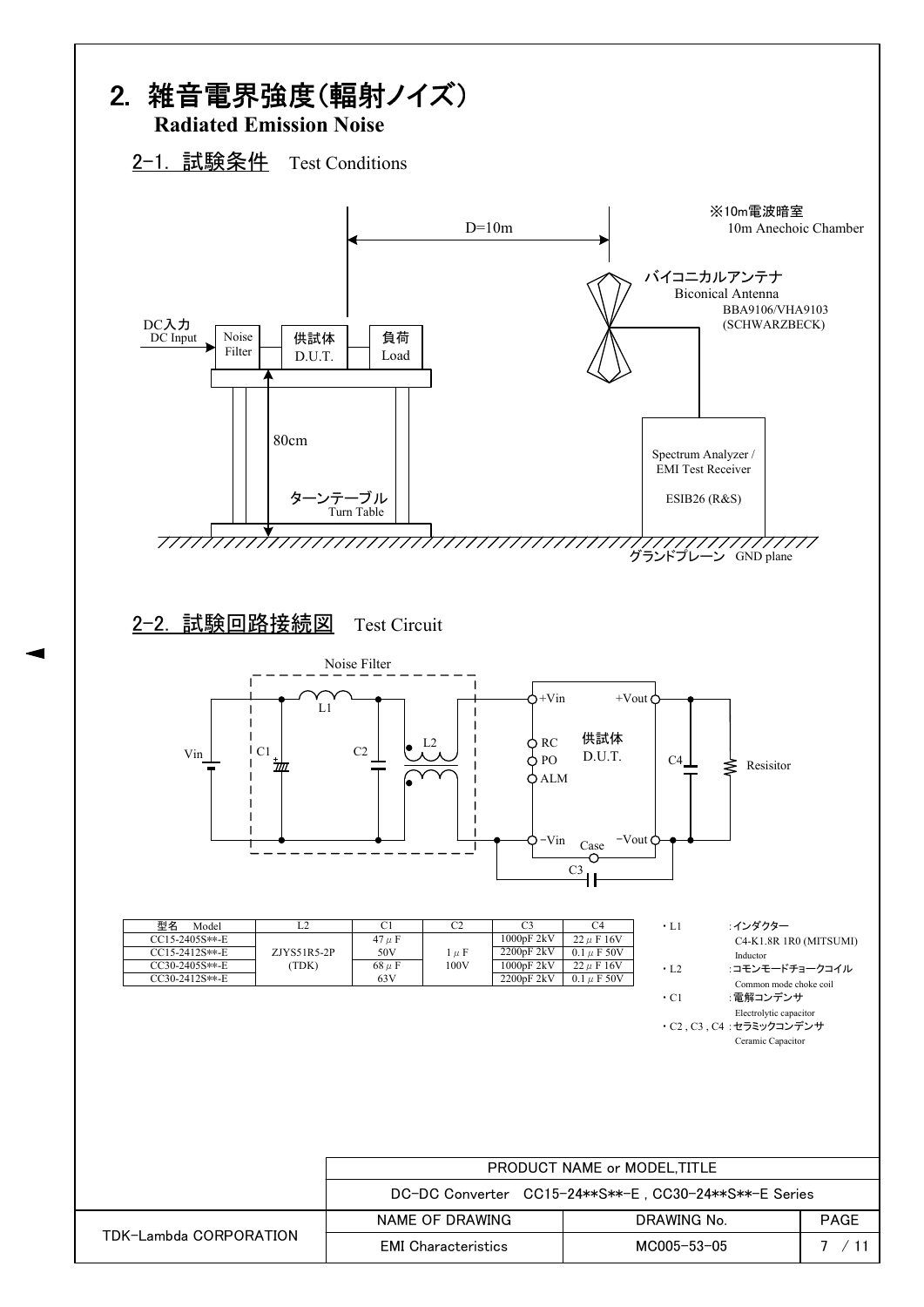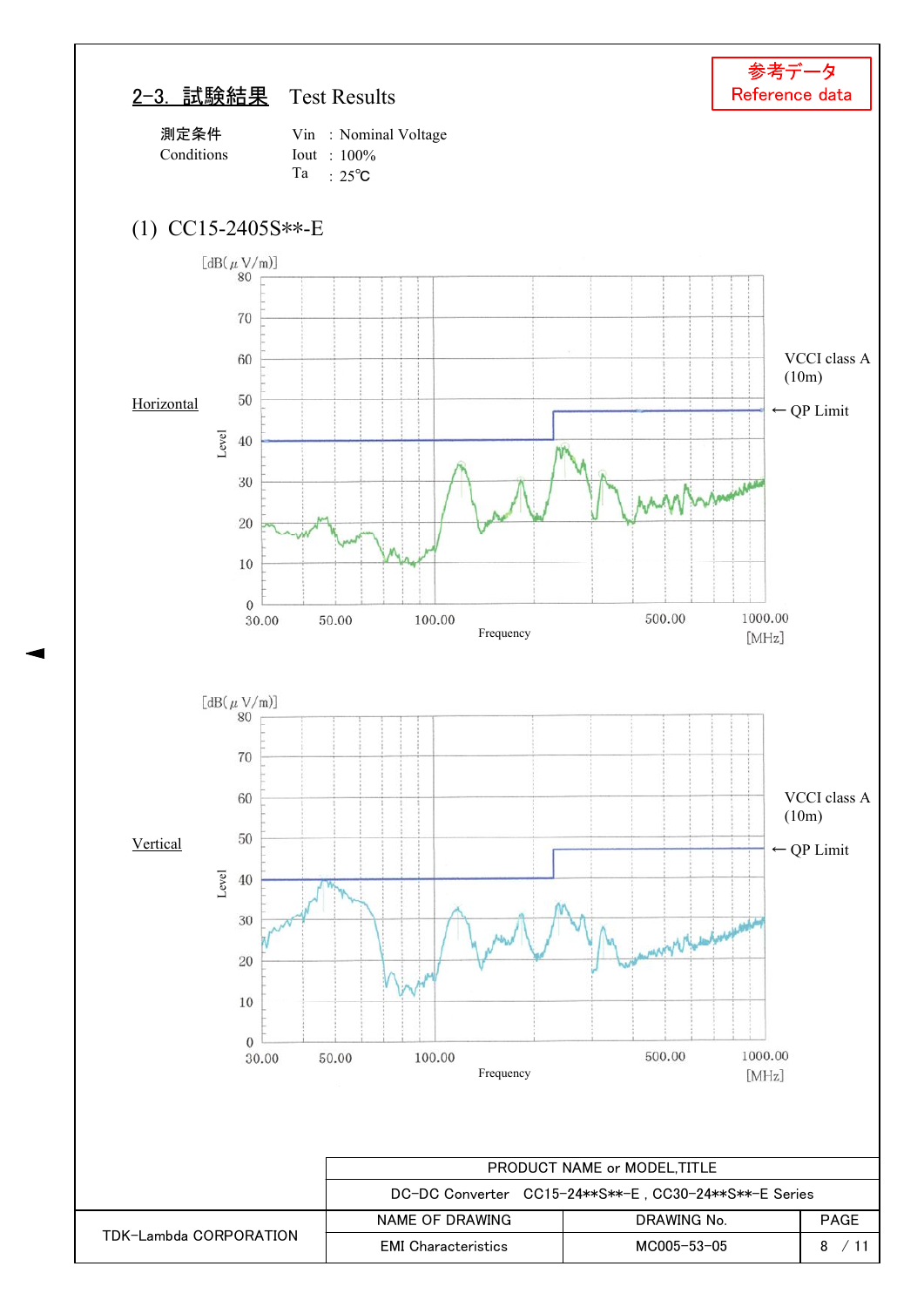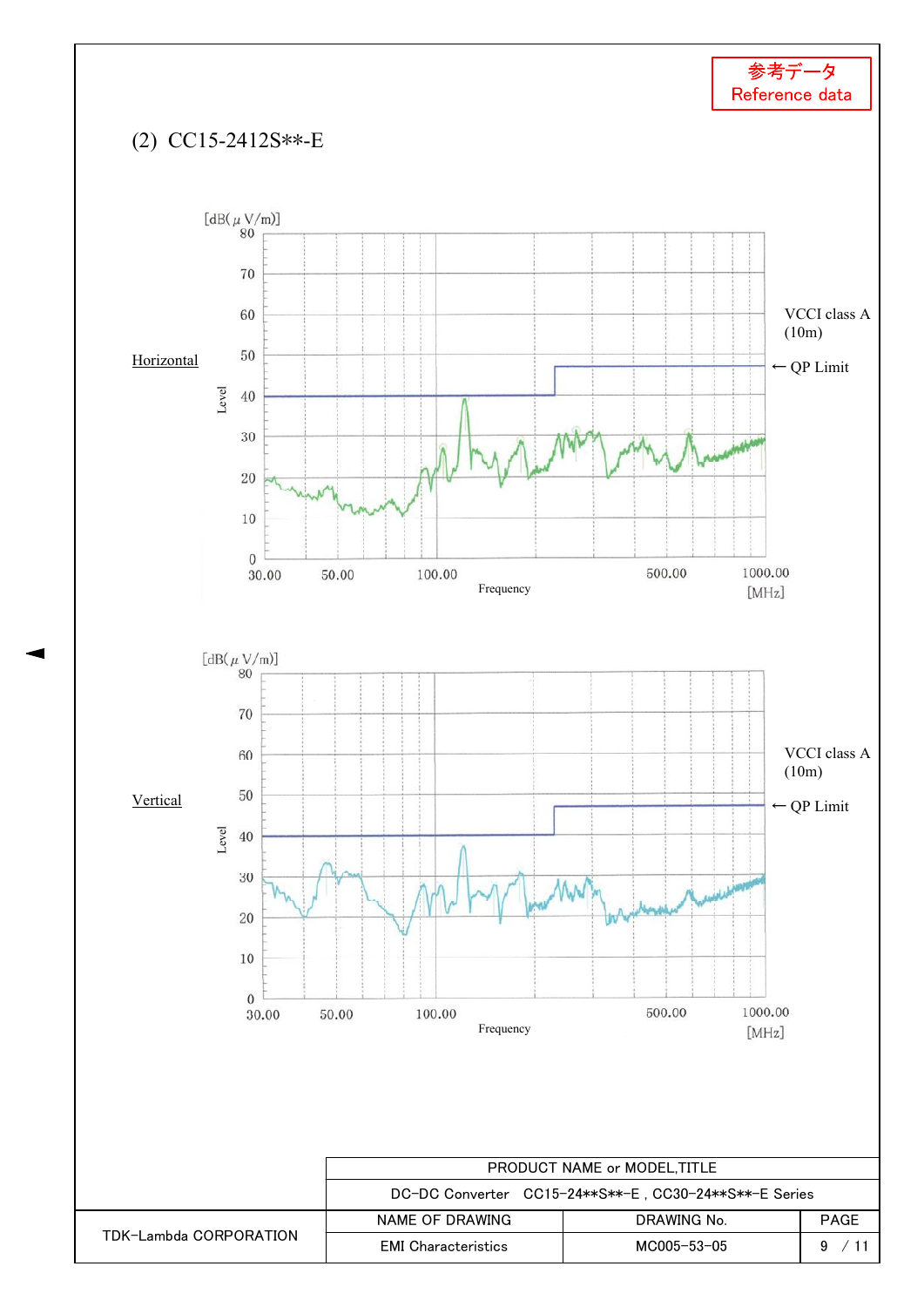